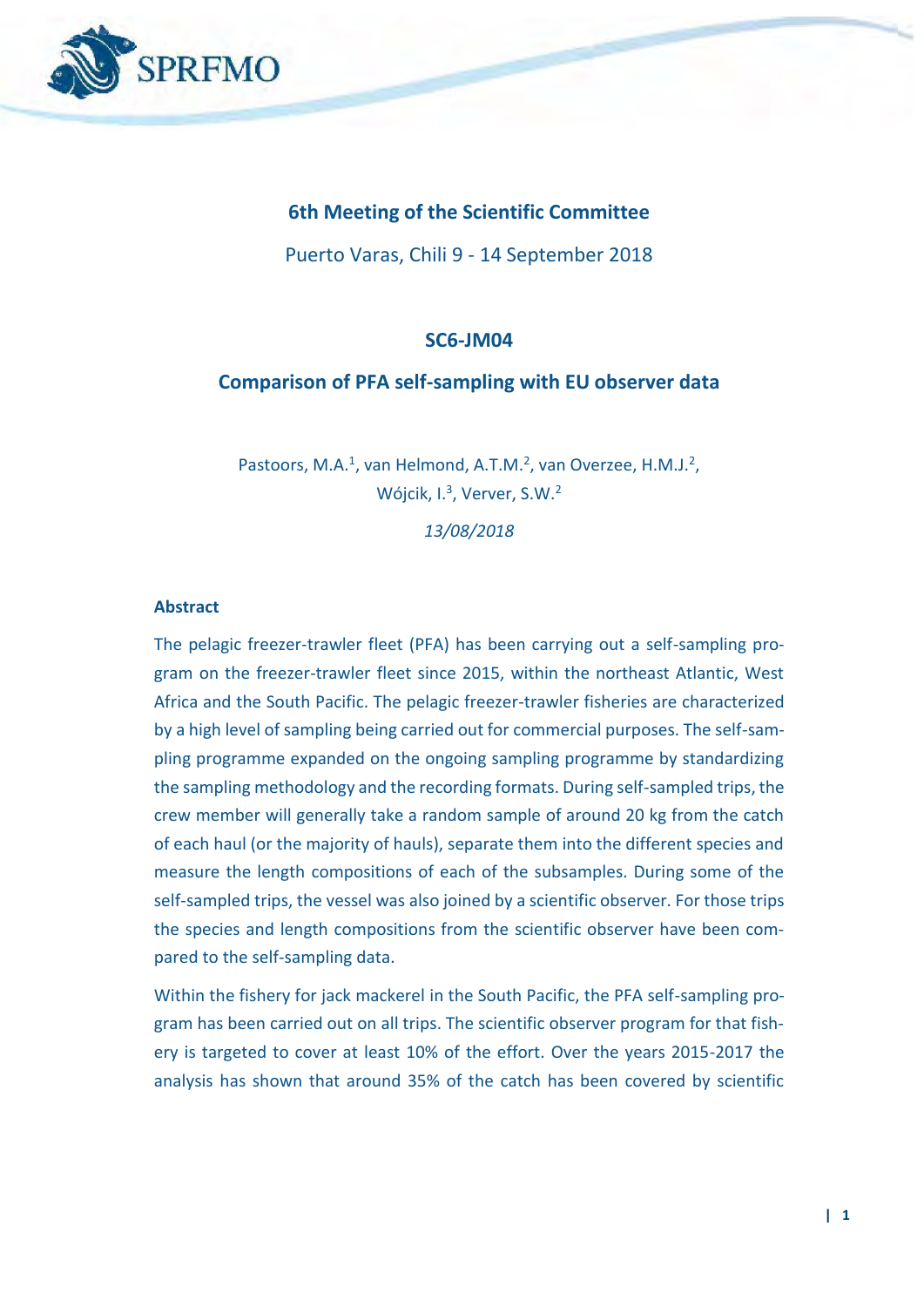SC6-JM03

observers. Over these years, 8 trips were covered by both self-sampling and scientific observes.

The overal number of length measurements between the self-sampling and observer trips is comparable, but self-sampling samples fewer fish per trip but more (all) trips while the observer program measures more fish but on fewer trips. Comparisons of the cumulative catch per trip show close correspondence between the two sampling programs, as does the species compositions.

Length compositions per sampled trips and hauls are generally comparable. However, during three out of the eight trips, differences were observed in the overall length compositions. They have been further investigated and were shown to derive from either problems in the sampling method employed by one of the scientific observers or by the lower number of measurements in the self-sampling program. A comparison of the overall length compositions by year derived from all self-sampled trips or derived from the raised observer trips, demonstrates that the self-sampling covers a wider part of the fishery (season, area) which explains some of the differences between the two data sources. Thus self-sampling provides a substantial improvement in the coverage of the fishery and thereby a more realistic length composition to be used in the assessment of jack mackerel. The combination of selfsampling and observer trips allows for quality control of both programs while being able to assure a wide coverage of the fishing season.

### **Author affiliations**

<sup>1</sup> Pelagic Freezer-trawler Association, Louis Braillelaan 80, 2719 EK Zoetermeer, The Netherlands. [mpastoors@pelagicfish.eu](mailto:mpastoors@pelagicfish.eu) <sup>2</sup> Wageningen Marine Research, IJmuiden, The Netherlands<sup>3</sup> National Marine Fisheries Research Institute, Gdynia, Poland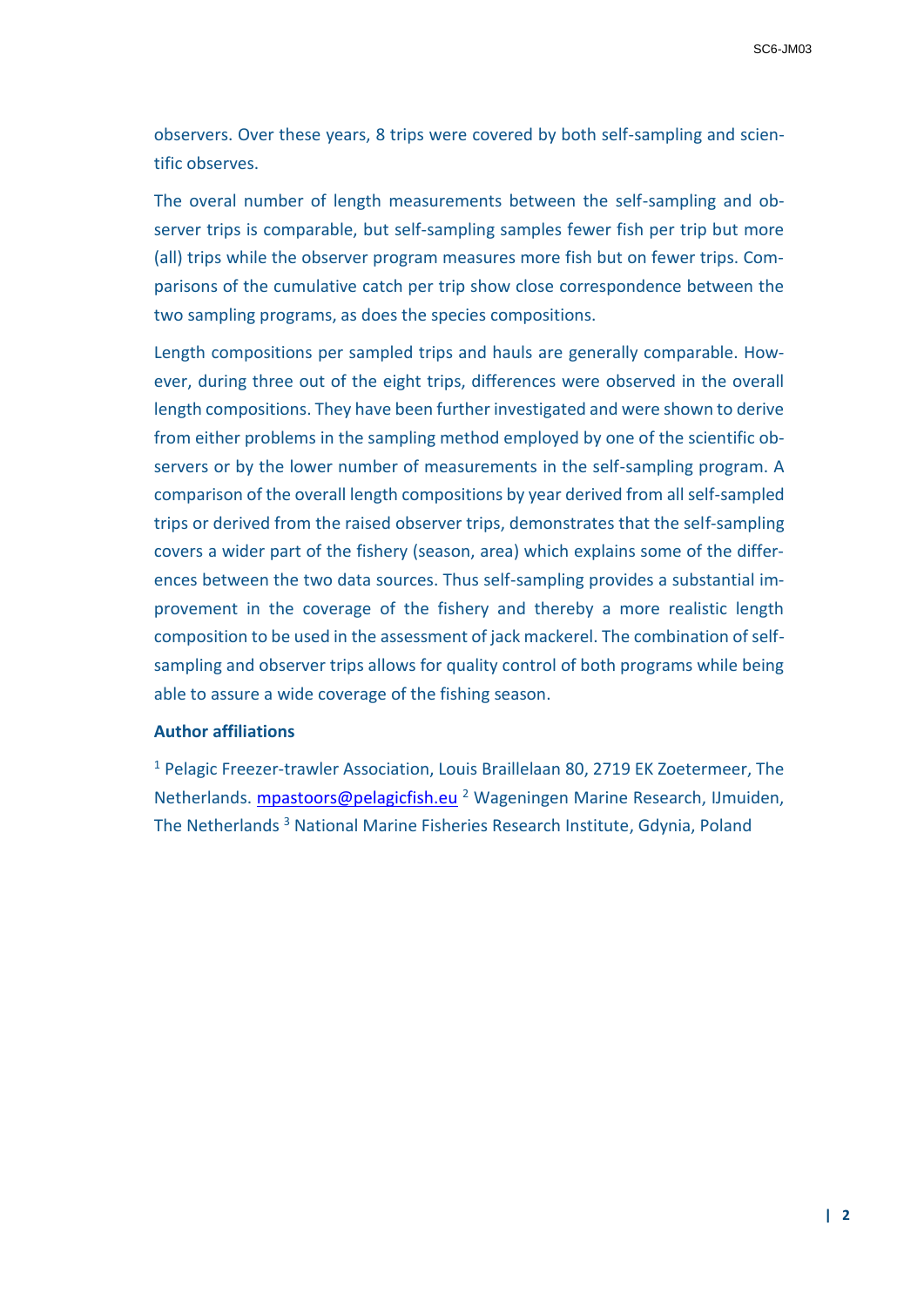# **1 Introduction**

# **1.1 Self-sampling in the Pelagic freezer-trawler fisheries**

The pelagic freezer trawler fishery targets small pelagic species. In the Northeast Atlantic, the most important species are: herring (*Clupea harengus*), blue whiting (*Micromesistius poutassou*), horse mackerel (*Trachurus trachurus*), mackerel (*Scomber scombrus*), greater argentine (*Argentina silus*) and sardine or pilchard (*Sardina pilchardus*). There is also a fishery for sardine (*Sardina pilchardus*) and sardinella (*Sardinella aurita*) in the waters west of Africa and for jack mackerel (*Trachurus murphyi*) in the South Pacific.

The Pelagic Freezer-trawler Association (PFA) is an association that has nine member companies that together operate 19 (in 2018) freezer trawlers in five European countries (www.pelagicfish.eu). The PFA initiated a research and knowledge strategy in 2014 with the aim to "initiate, develop, contribute and sustain knowledge development that is needed for sustainable management and exploitation of fish stocks in all areas where PFA members are active." As part of this ambition a selfsampling program has been initiated that extended and harmonized the already ongoing sampling activities on the vessels for commercial reasons. The extension in the self-sampling programme consists of recording of haul information, recording the species compositions per haul and regularly taking random length-samples from the catch. The self-sampling is carried out by the vessel quality managers on board of the vessels, who have a long experience in assessing the quality of fish, and by the skippers/officers with respect to the haul information. The scientific coordination of the self-sampling programme is carried out by Martin Pastoors (PFA chief science officer) with support of Floor Quirijns (contractor). A self-sampling manual is used to provide instructions to the crews (Pastoors 2018a). Results of the self-sampling program are published in annual reports (Pastoors & Quirijns 2017, 2018) and in dedicated reports for species expert groups (e.g. Pastoors 2017a, 2018b)

## **1.2 Scientific observer program**

In the European Union, the collection and management of fisheries data is regulated through the Data Collection Framework (DCF) of the European Commission (EC).

The observer program in the South Pacific was initially carried out by Corten Marine Research (CMR). In 2015 this observer program became embedded into the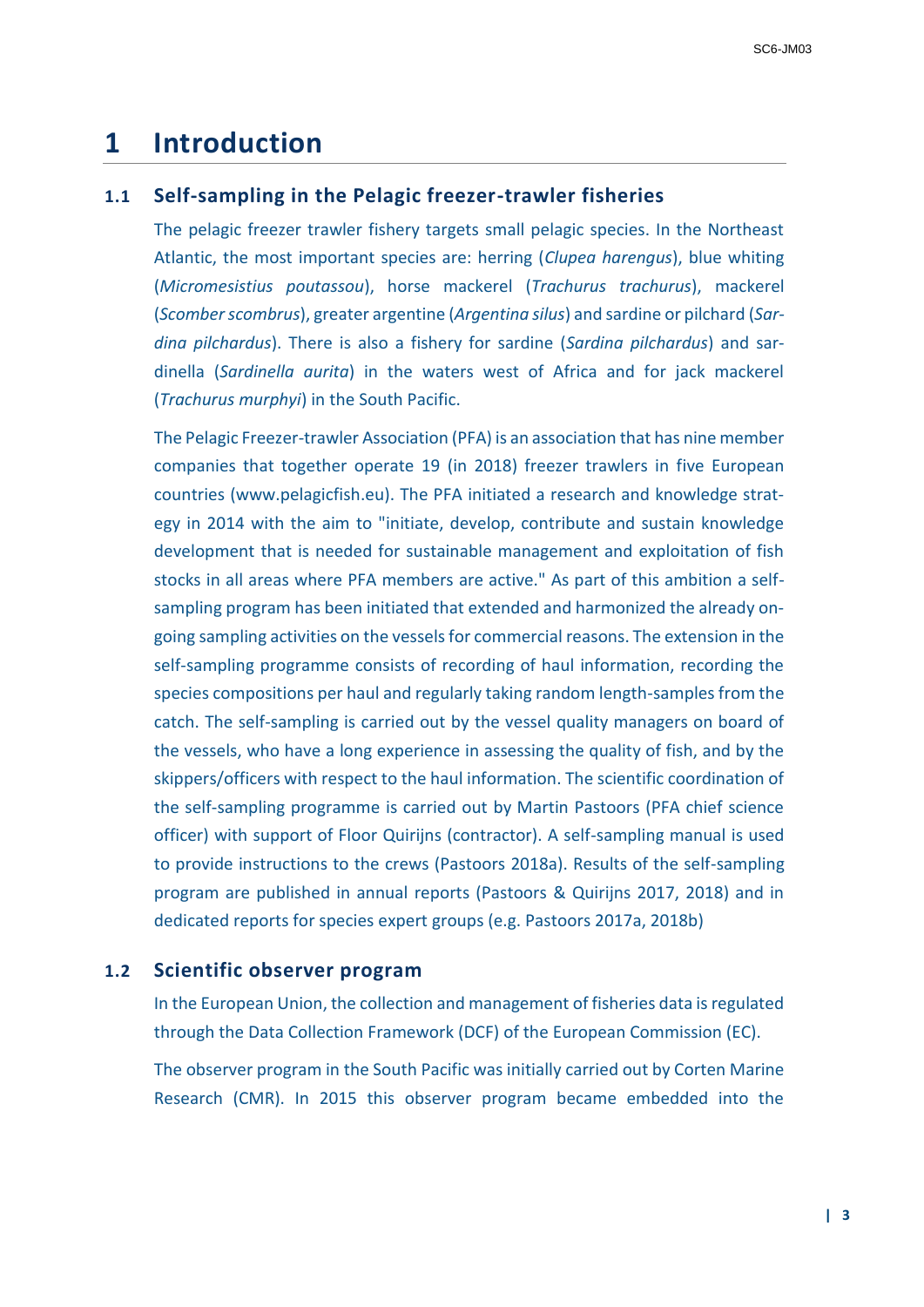European Data Collection Framework even though the coordination was still carried out by CMR. From 2017 onwards the coordination has been taken over by the ational Marine Fisheries Research Institute in Poland. Around 10% of the trips in the South Pacific are covered by scientific observers. Scientific observers have a wider objective than the self-sampling program by also focussing on potential bycatch of birds and seamammals or other protected species.

## **1.3 Aim of this paper**

While many have reacted positively to the ambition and execution of the PFA selfsampling program in the different areas, there have also been sceptical voices that suggested that self-sampling cannot really be trusted because there is no indepedent quality control of the data that is generated. Fortunately, the presence of the scientific observer programs does provide us with the possiblity of comparing self-sampling with scientific observer data for those trips where both self-sampling was carried out and where a scientific observer was on board. This paper documents the comparisons between self-sampling and scientific observer trips in the northeast Atlantic and in the South Pacific.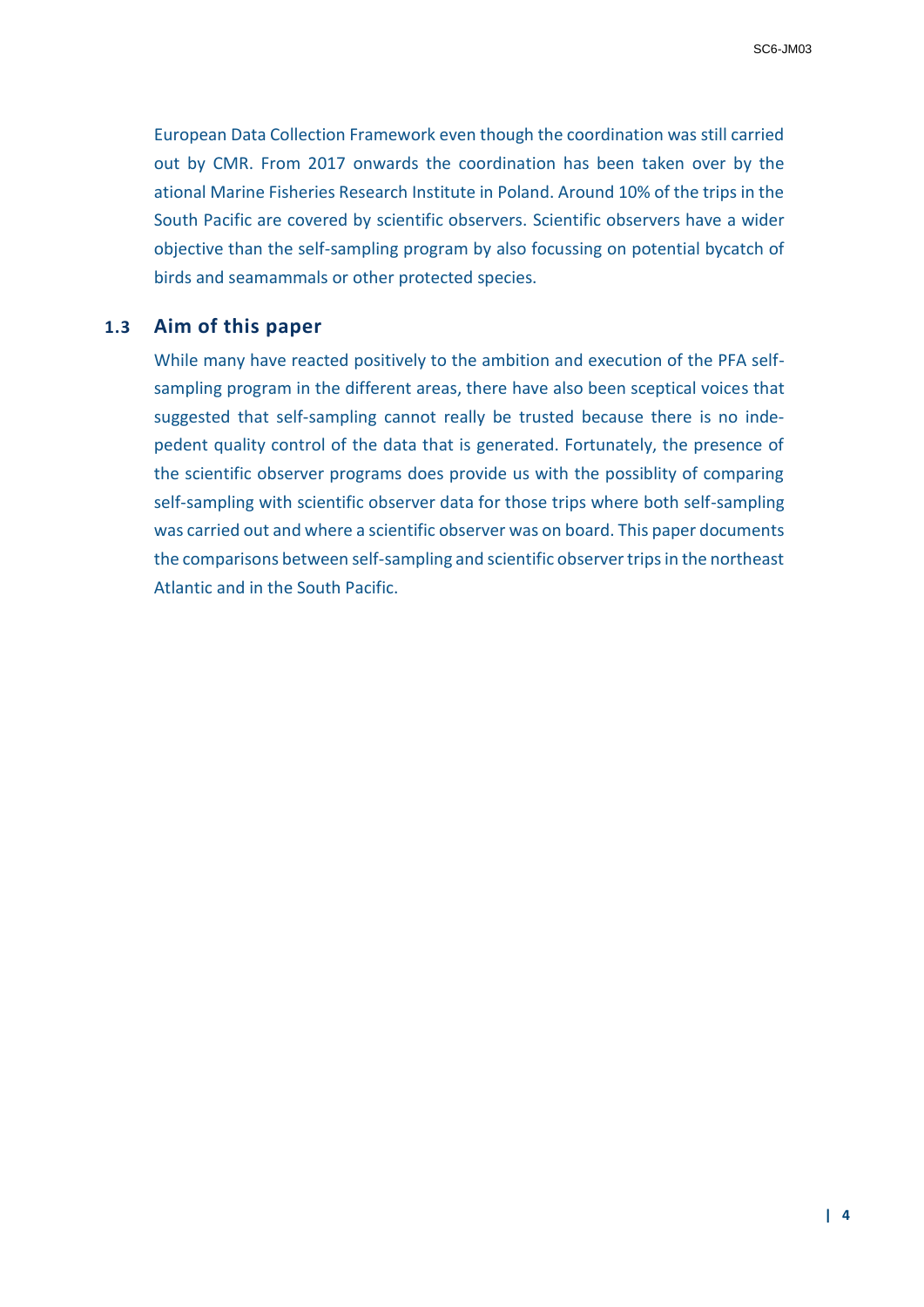# **2 Material and methods**

Data from the PFA self-sampling program has been made available from the PFA database system. Data from the official observer programs could only be released for this analysis after written consent of the vessel-owners because by definition the observer data will not be released in a form that can be attributed to specific vessels. The aim of the analysis was to present a haul-by-haul comparison of observer data and self-sampling data. Given the time available for preparing this paper/presentation, this could only be achieved for the trips in the SPRFMO area in 2015 - 2017. For the Northeast Atlantic, the comparison had to be restricted - due to time available to a comparison on a trip level. Although a similar analysis could in principle be carried out for the CECAF area (West Africa), the information to carry out such a comparison was not available when preparing this presentation.

Comparisons will be focussed on catch compositions and length compositions.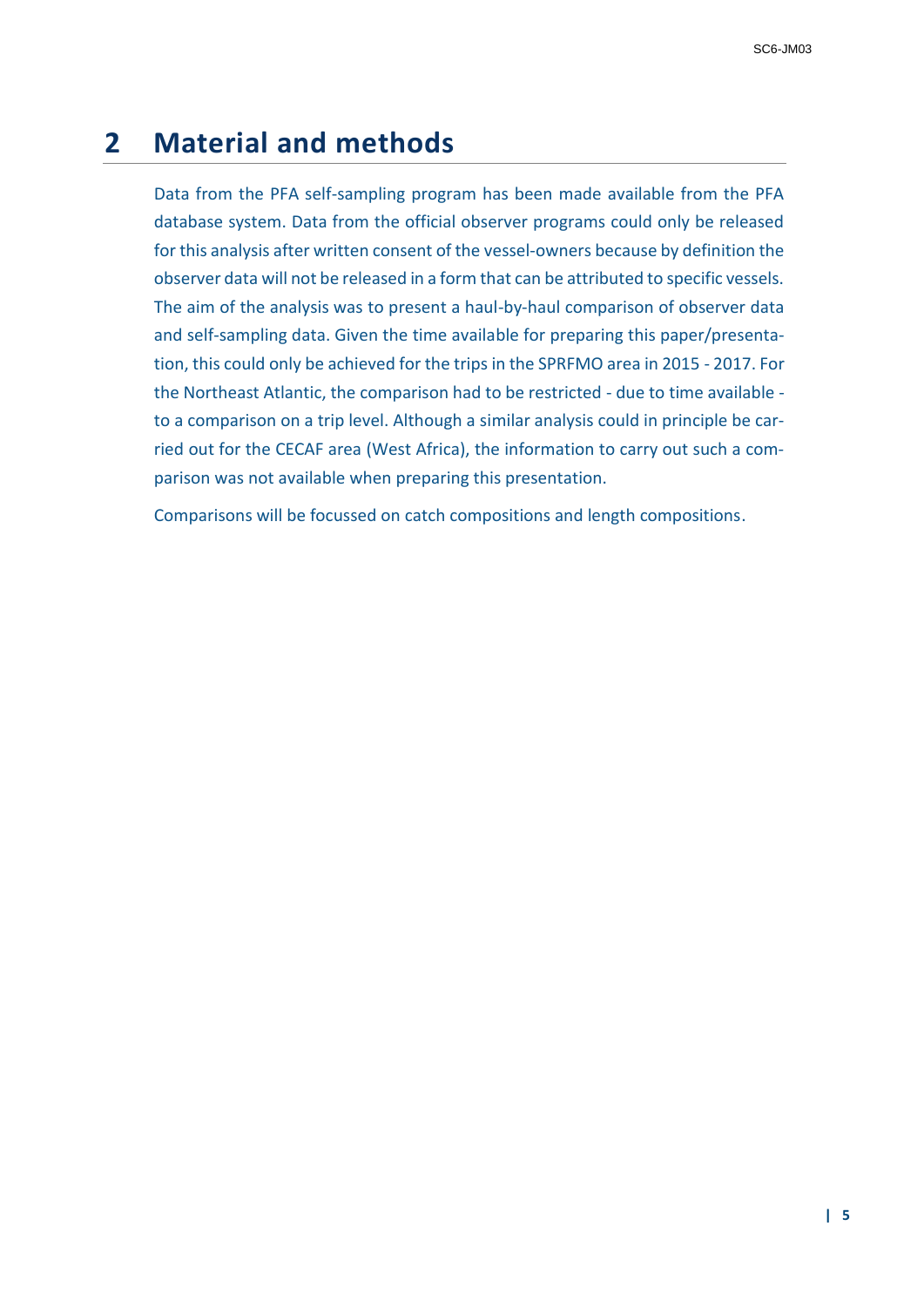# **3 Results**

The European fishery in the South Pacific is targeted as Jack mackerel (*Trachurus murphyi*) and has been carried out by one or two vessels per years. All trips of vessels by PFA members are covered by self-sampling and at least 10% of the effort is covered by observer trips. In 2016 one of the European vessels fishing in the South Pacific did not belong to the PFA membership and was not covered by the self-sampling program.

An overview of the key-characteristics of the self-sampling and scientific observer trips between 2015 and 2017 is shown in Table 3.1. Of the close to 70 000 tonnes of catch during those years, around 24 000 tonnes were covered by the scientific observer programme (~ 35%). The number of length measurements in the self-sampling and the observer program are more or less similar. This means that the selfsampling covers a larger part of the fishery at a more extensive rate, while the observer program targets fewer trips but with higher sampling rate.

|        | catch ss  |             | nhauls ss nlength ss | ntrips_ss      | year  |
|--------|-----------|-------------|----------------------|----------------|-------|
|        | 27,921    | 7,299       | 379                  | 9              | 2015  |
|        | 10,284    | 6,845       | 169                  | 4              | 2016  |
|        | 29,652    | 20,829      | 615                  | 10             | 2017  |
|        | 67,857    | 34,973      | 1,163                | 23             | (a11) |
|        |           |             |                      |                |       |
|        |           |             |                      |                |       |
|        | catch obs | nlength obs | nhauls obs           | ntrips obs     | year  |
| 13,935 |           | 18,810      | 176                  | 3              | 2015  |
| 2,694  |           | 5,594       | 50                   | $\overline{a}$ | 2016  |
| 7,429  |           | 14,533      | 183                  | 3              | 2017  |
| 24,058 |           | 38,937      | 409                  | 8              | (a11) |
|        |           |             |                      |                |       |

*Table 3.1: Summary of self-sampling and scientific observer trips in the Northeast Atlantic: number of vessel, trips, days, hauls, catch (tonnes) and number of fish measured*

A direct comparison of the trips that were both self-sampled and that had a scientific observer on board is shown in table 3.2. Generally, these will give very similar values, except when a trip was not fully covered by an observer as was the case in 2016 for example.

When making these direct comparisons we encountered some difficulties in the labelling of trips and hauls. The SPRFMO haul database does not record the trip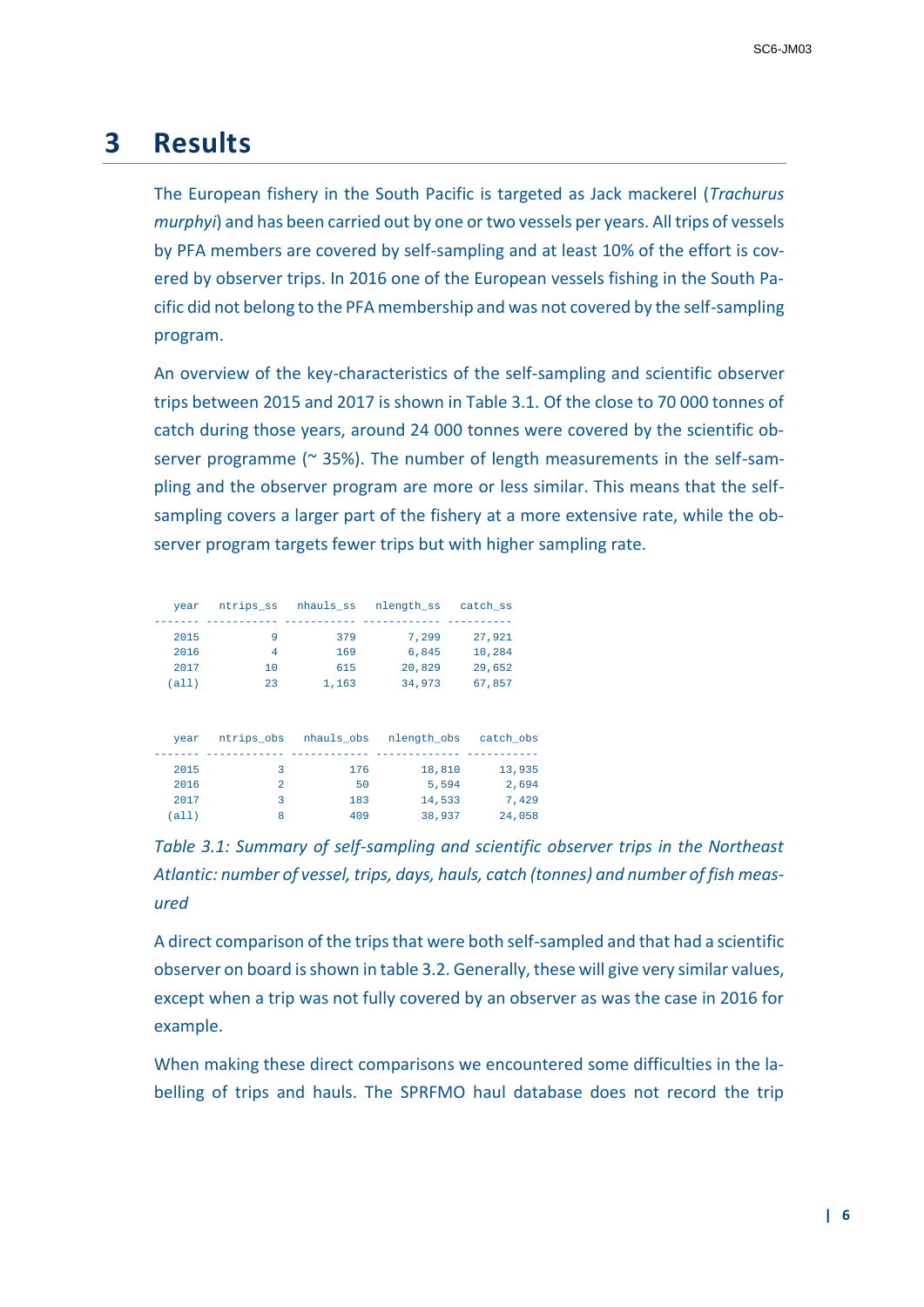number or the haul number so that matches can only be generated on the basis of haul datetime fields and position fields. If there are (small) errors in either of these fields in the self-sampling data or in the scientific observer data, it becomes rather difficult to match up the two.

|        | catch ss  | nlength ss  |            | nvessels ss mhauls ss | year  |
|--------|-----------|-------------|------------|-----------------------|-------|
|        |           |             |            |                       |       |
|        | 13,061    | 2,703       | 167        | $\mathfrak{D}$        | 2015  |
|        | 4,664     | 2,620       | 85         | 1                     | 2016  |
|        | 7,429     | 5,493       | 183        | 1                     | 2017  |
|        | 25,154    | 10,816      | 435        |                       | (a11) |
|        |           |             |            |                       |       |
|        |           |             |            |                       |       |
|        | catch obs | nlength obs | nhauls obs | nvessels obs          | year  |
|        |           |             |            |                       |       |
| 13,935 |           | 18,810      | 176        | $\overline{a}$        | 2015  |
| 2,694  |           | 5,594       | 50         | 1                     | 2016  |
| 7,429  |           | 14,533      | 183        | 1                     | 2017  |
| 24,058 |           | 38,937      | 409        | ٠                     | (a11) |

*Table 3.2: Summary of trips where both self-sampling and scientific observations was carried out in the South Pacific: number of vessels, trips, hauls, catch (tonnes) and number of fish measured*

#### **Cumulative catch per trip**

A comparison between the cumulative catches per trip from self-sampling and scientific observers is shown in figure 3.1.There is generally a very close correspondance between the two sampling programs. Where there is a mismatch, this is mostly due to misallocations in haulnumbers and haul datetimes. A process of manually checking the haul numbers and associated datatimes and positions has been carried out but it has not been possible to reallocate catches accordingly.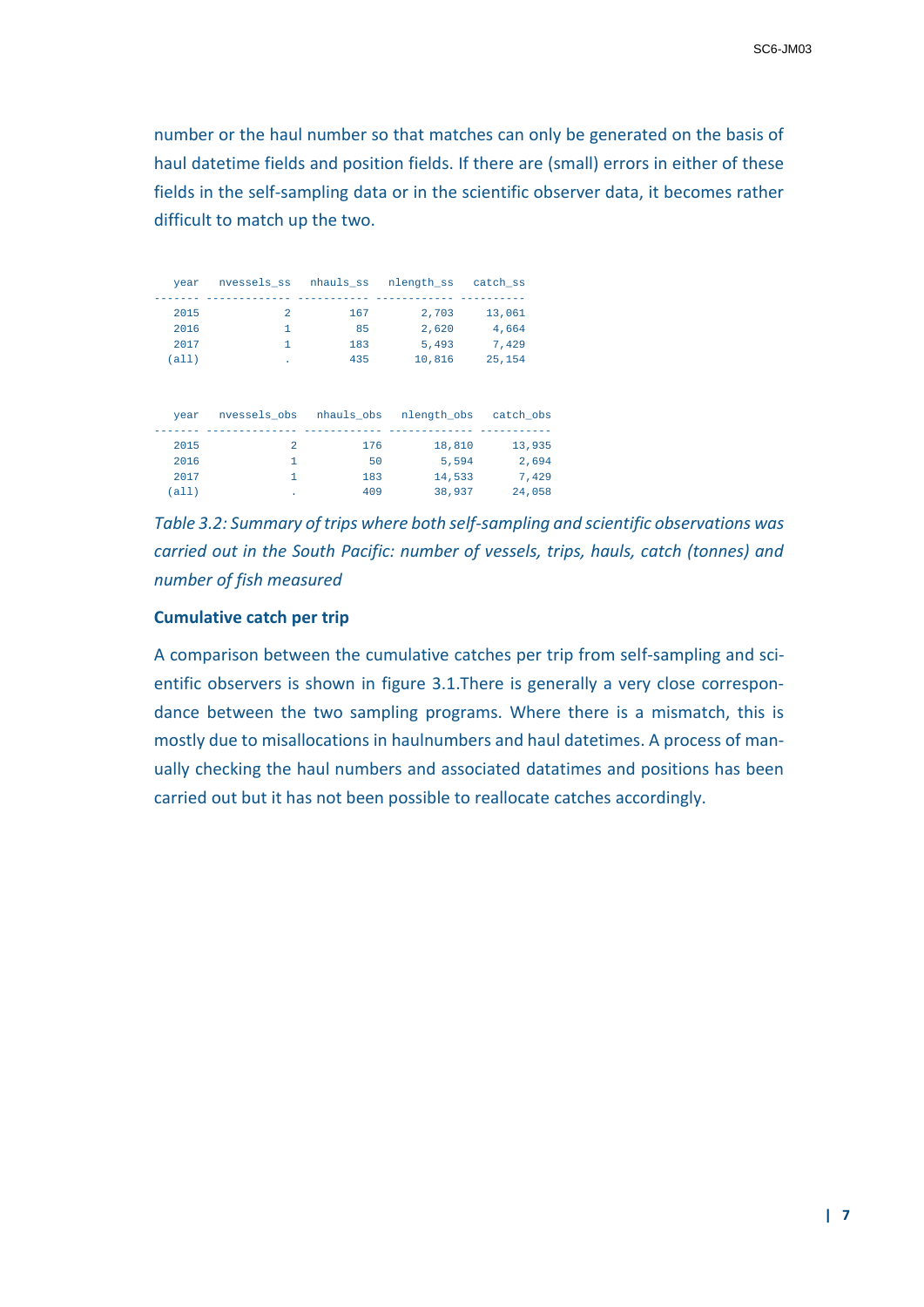



## **Catch by species**

A comparison of the total catch by trip and species for the hauls in common between the self-sampling and the observer program is shown in figure 3.2. This shows a good correspondence in the estimated quantities for the main species. Figure 3.3 has the same information, but leaving out the catches of jack mackerel, so that the smaller quantities of species like chub mackerel, fatheads and tuna-like species can be better compared. Again there is a close correspondence between the estimated quantities of each of the species per trip.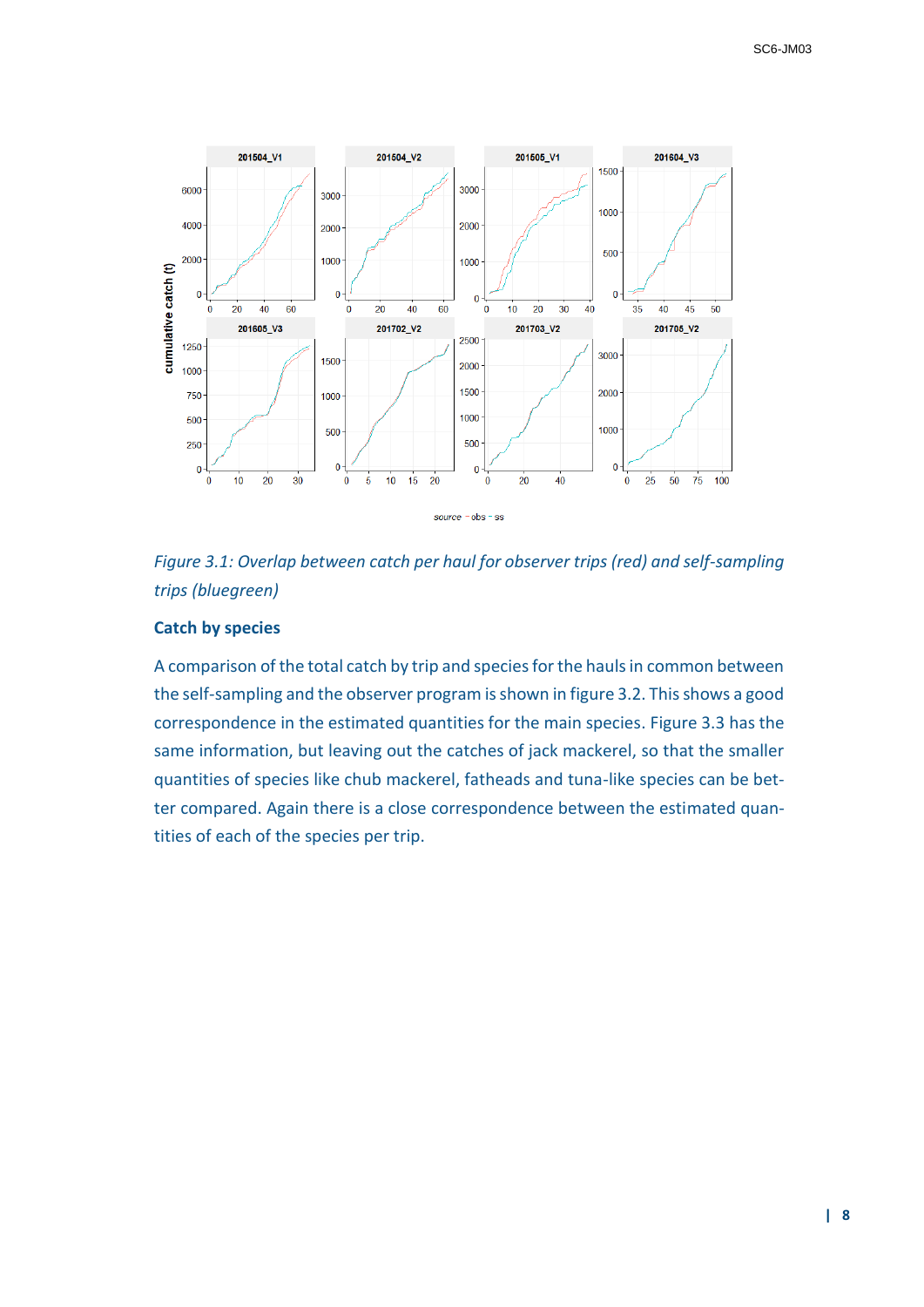

*Figure 3.2: Comparison of catch per species for hauls in common in observer trips (red) and self-sampling trips (bluegreen)*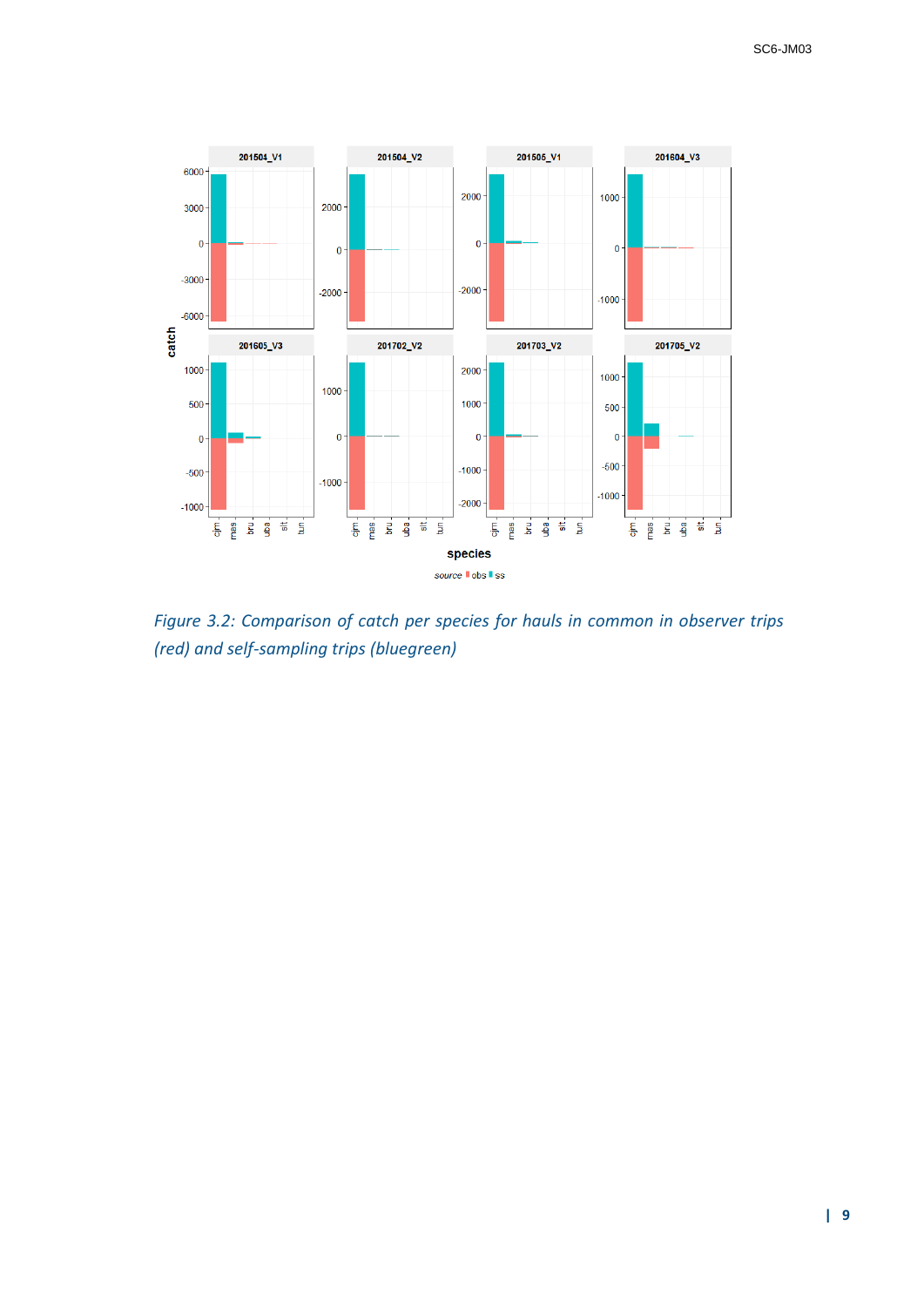

*Figure 3.3: Comparison of catch per species (except Jack mackerel) for hauls in common in observer trips (red) and self-sampling trips (bluegreen)*

## **Length distributions**

The length distributions of Jack mackerel (in proportion at length calculated from raised catchnumbers) by trip for the hauls that are in common between the selfsampling and observer program are shown in figure 3.4. There is generally a close correspondence between the length distributions from the self-sampling and the observer program, with the only exceptions trips 201504\_V2, 201604\_V3 and 201705 V2 where some discrepancies are observed. These will be explored in more detail below.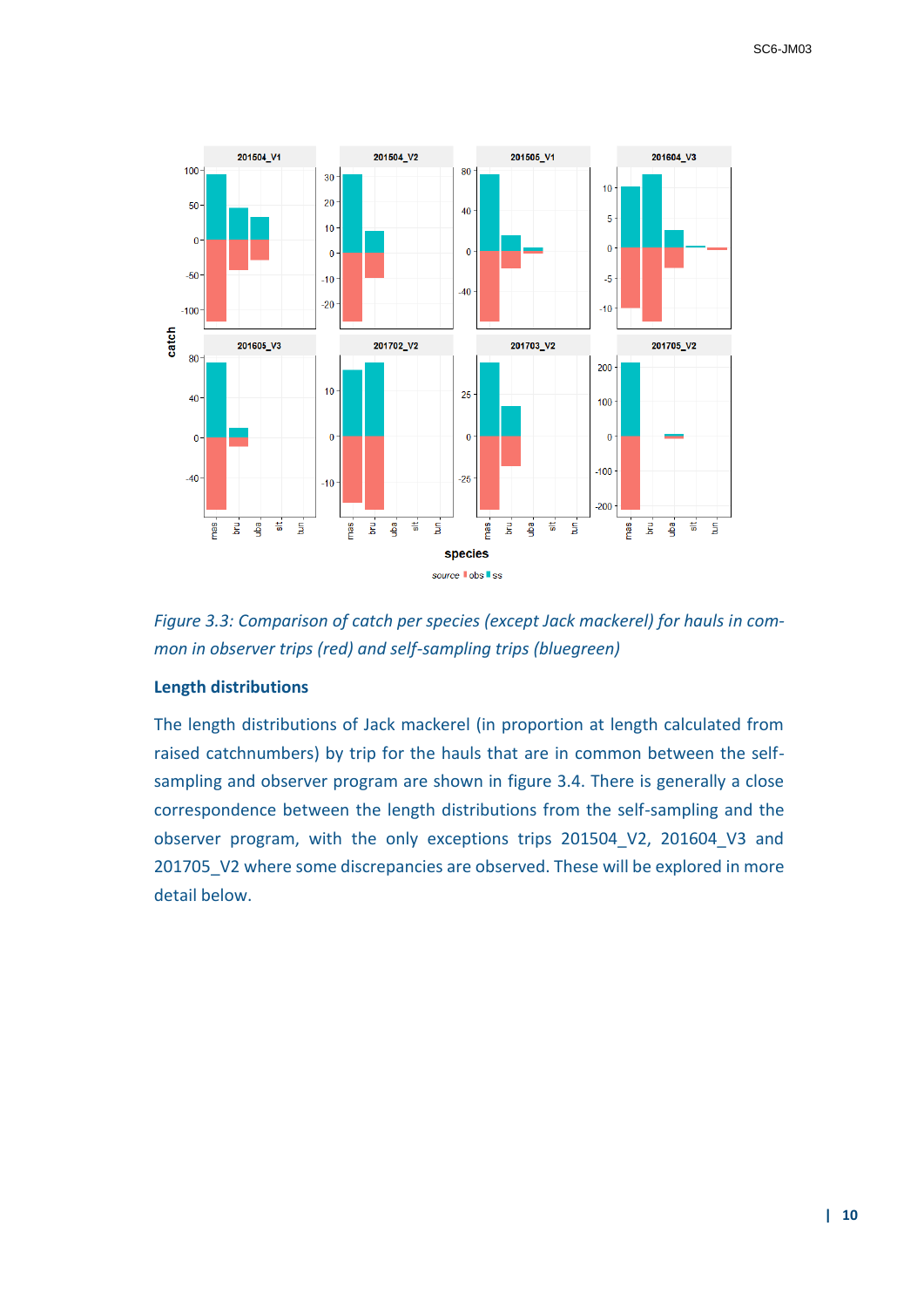

*Figure 3.4 Jack mackerel length distributions by trip only for hauls that are in common between self-sampling and observer trips*

### **Trip 201504\_V2**

Trip 201504 V2 demonstrated a pattern whereby the scientific observer measured relatively less small fish and more larger fish compared to the self-sampling data. Trip 201504 V2 was in fact a special case, because it was closely linked with trip 201505\_V1. The two vessels were fishing in the same area and each of the vessels was carrying out the self-sampling program and had a scientific observer on board. This provided a unique opportunity to evaluate the consistency of the self-sampling and the observers on board of the vessels. Unfortunately the time of the fishing activities did not closely align as one of the vessels was probably offloading during part of the trip. There were only 6 days in which both vessels were fishing on the same dates. Figure 3.5 shows the comparison for the 2 vessels (V1 and V2), the 6 dates and the self-sampling (solid line) and the observer data (dashed line). These comparisons confirm that the length compositions of the self-sampling and scientific observer on V1 and the self-sampling on V2 was very consistent but that the scientific observer on V2 had a tendency to sample relatively more larger fish. This has been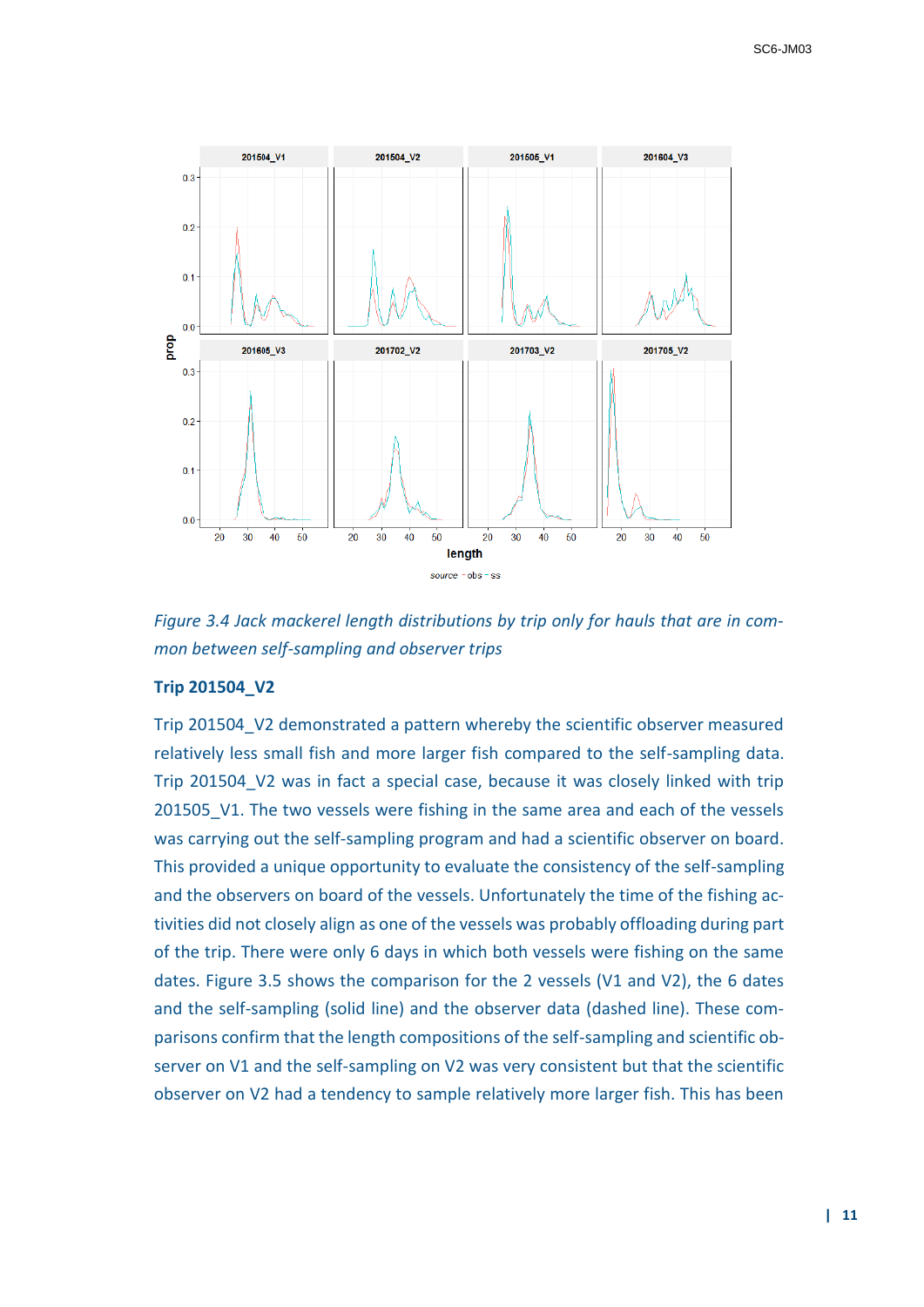confirmed afterwards as being due to the sampling method being used by the scientific observer on V2 who created samples by manually picking fish from the conveyor belt instead of taking an appropriate random sample.



*Figure 3.5 Jack mackerel length distributions for trips 201504V2 and 201505V1 for dates where self-sampling (solid lines) and observer trips (dashed lines) where available for both vessels.*

### **Trip 201604\_V3**

In trip 201604 V3, the self-sampling length compositions showed a more 'spikey' character than the scientific observer data. When looking at the length compositions per day, for which both self-sampling and scientific observer data was available (figure 3.6).Also shown are the number of fish measured in the self-sampling and the observer program. From this comparison, it is clear that the spikey nature of the selfsampling data derives from the too small sample size (too few fish measured).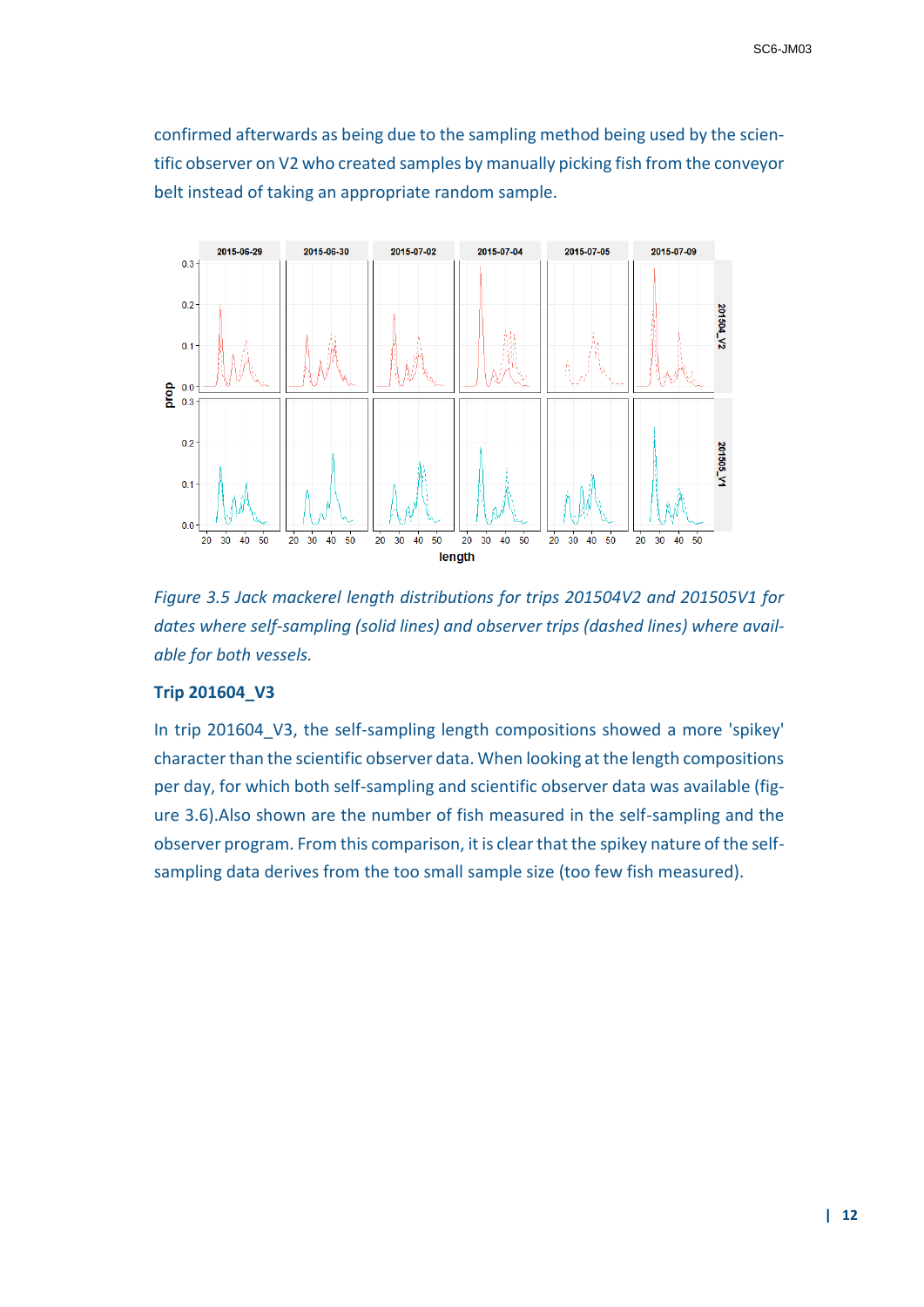

*Figure 3.6 Jack mackerel length distributions for trip 201604V3 for dates where selfsampling (solid lines) and observer trips (dashed lines) where available.*

## **Trip 201705\_V2**

The last trip that will be compared between self-sampling and observer data is trip 201705 V2. Here there were many dates for which both self-sampling and observer data was available. Sample size on the self-sampling turned out to be somewhat variable with sometimes good coverage and sometimes insufficient coverage. The main difference between the length compositions seems to be derived from the lack of the second peak on some dates in September which was picked up in the observer program but not in the self-sampling program. It is unclear what has created this difference.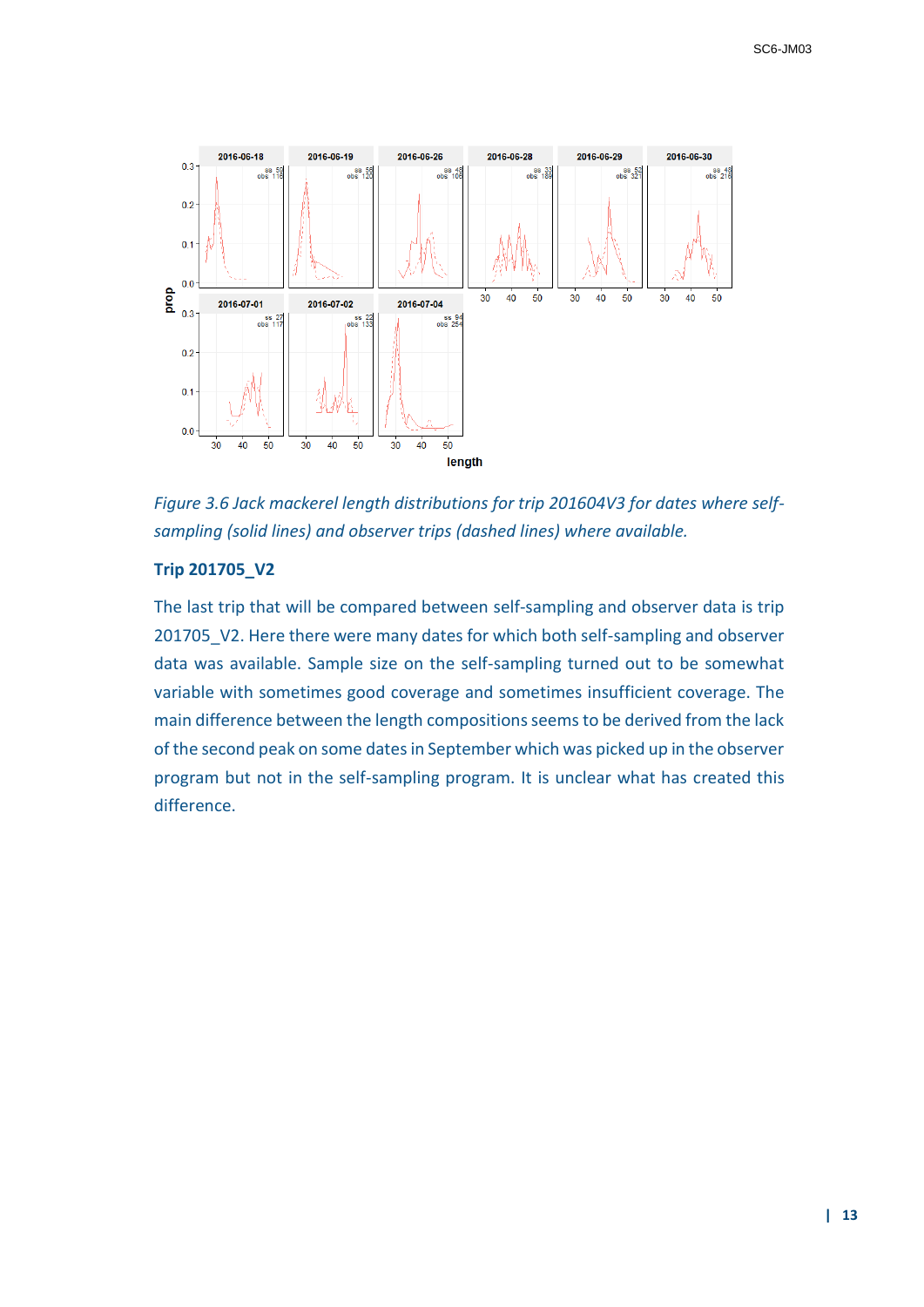

*Figure 3.7 Jack mackerel length distributions for trip 201705V2 for dates where selfsampling (solid lines) and observer trips (dashed lines) where available.*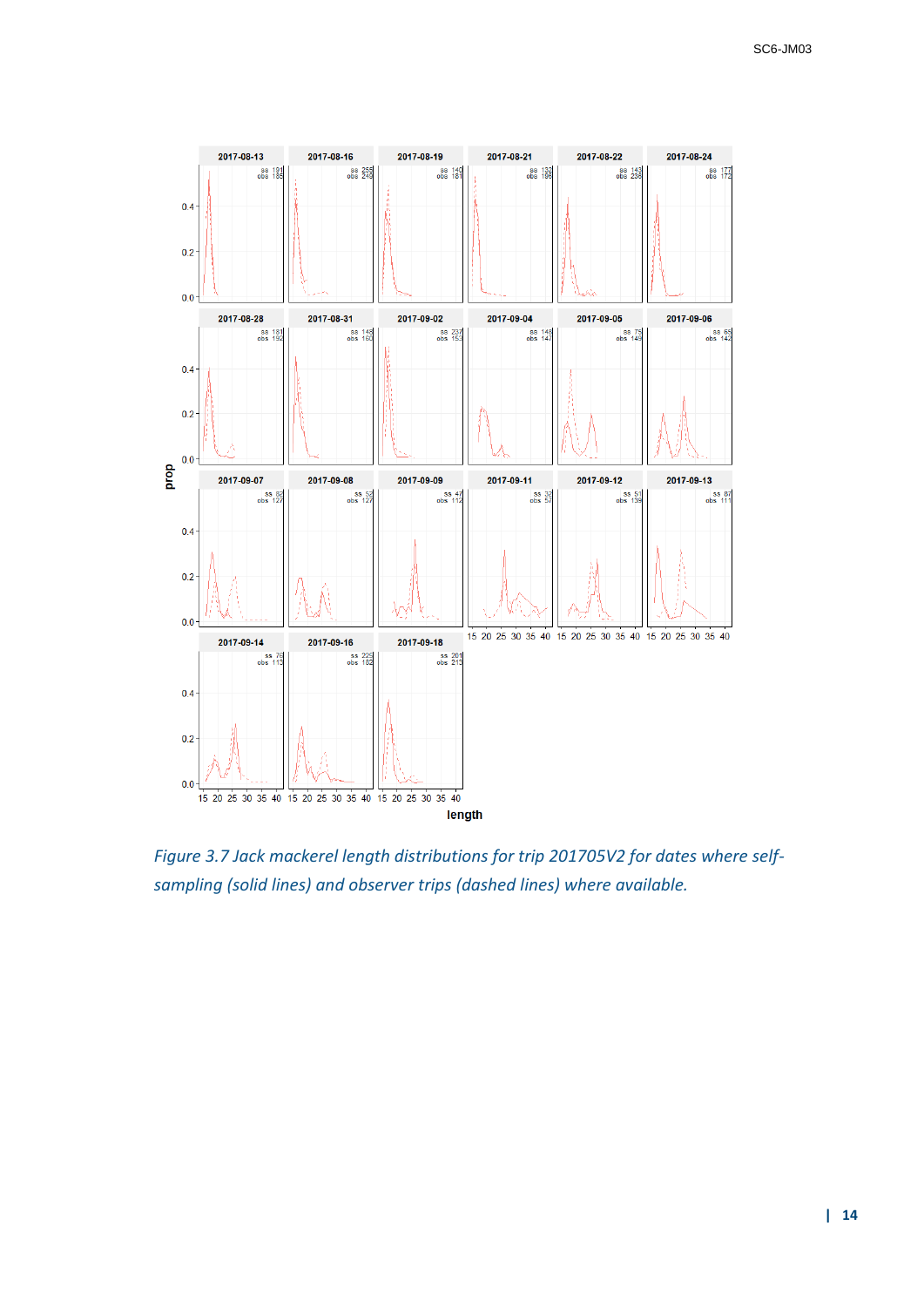#### **Comparison of length distributions of sampled and unsampled trips**

The scientific observer program aims to cover at least 10% of the fishing effort in the area. In practice, the observer program in the years 2015-2016 has covered around 35% of the total catch by PFA vessels. However, that still means that a substantial part of the catch has not been covered by the scientific observers. The self-sampling program, because it covers all trips in the area at a somewhat lower intensity, could be used as a way to expand the results of the observer program to the whole fishing season.A comparison of the proportions at length (calculated from raised number at length) by year is shown in Figure 3.8 and the same information by quarter in Figure 3.9. There are substantial differences in the overall annual length compositions based on the coverage (or not) of certain trips in certain quarters, or even parts of trips (e.g. quarters 2 and 3 in 2016). This is also evident from the spatial maps by years and quarter (Figure 3.10).

Overall, this demonstrates that using self-sampling on the basis of full coverage of trips even if not all hauls are sampled, does provide a substantial improvement in the coverage of the fishery and thereby a more realistic length composition to be used in the assessment of jack mackerel.



*Figure 3.8 Jack mackerel overall relative length distributions from all trips where selfsampling (bluegreen) and observer trips (red) where available.*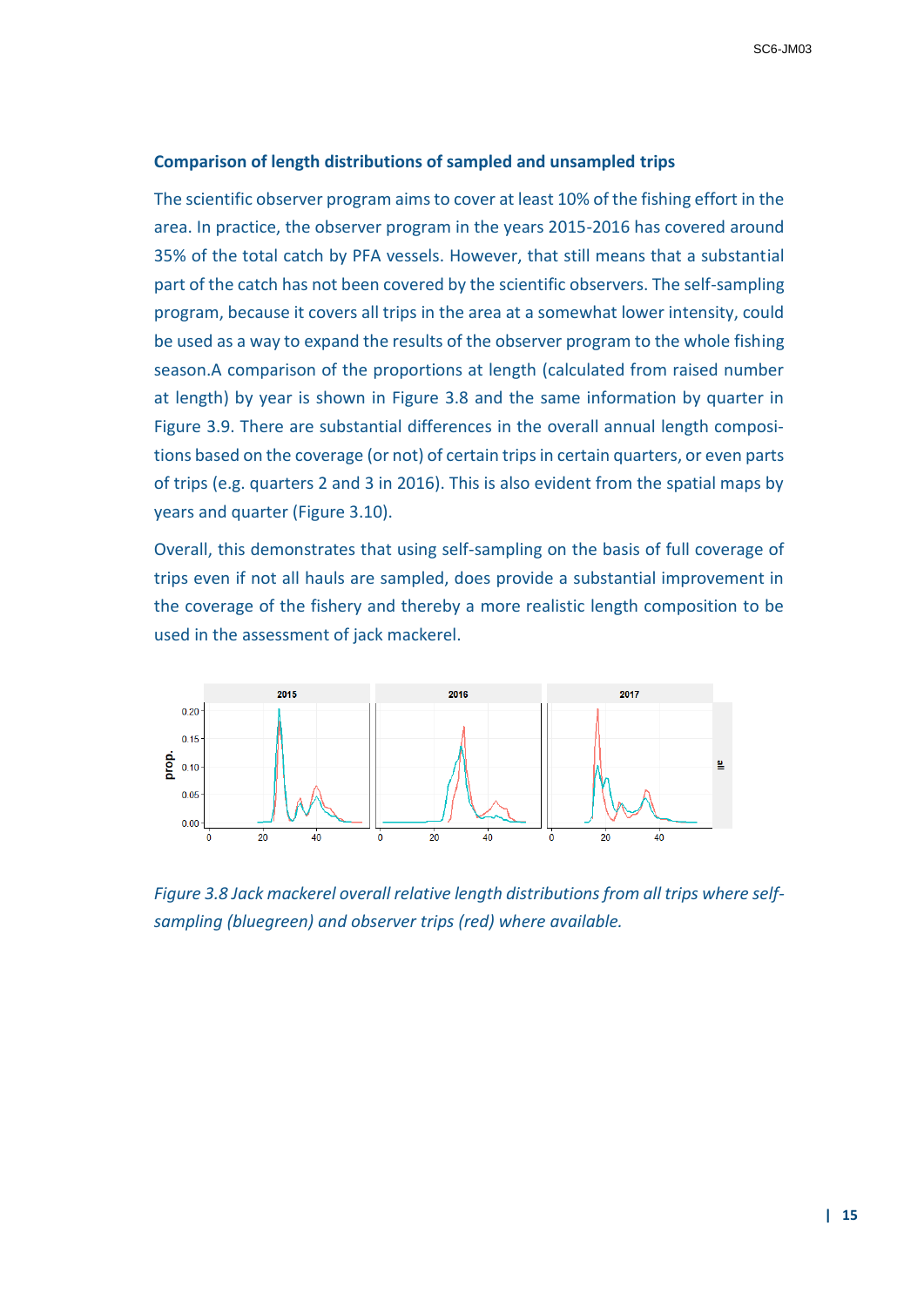

*Figure 3.9 Jack mackerel overall relative length distributions by quarter from all trips where self-sampling (bluegreen) and observer trips (red) where available.*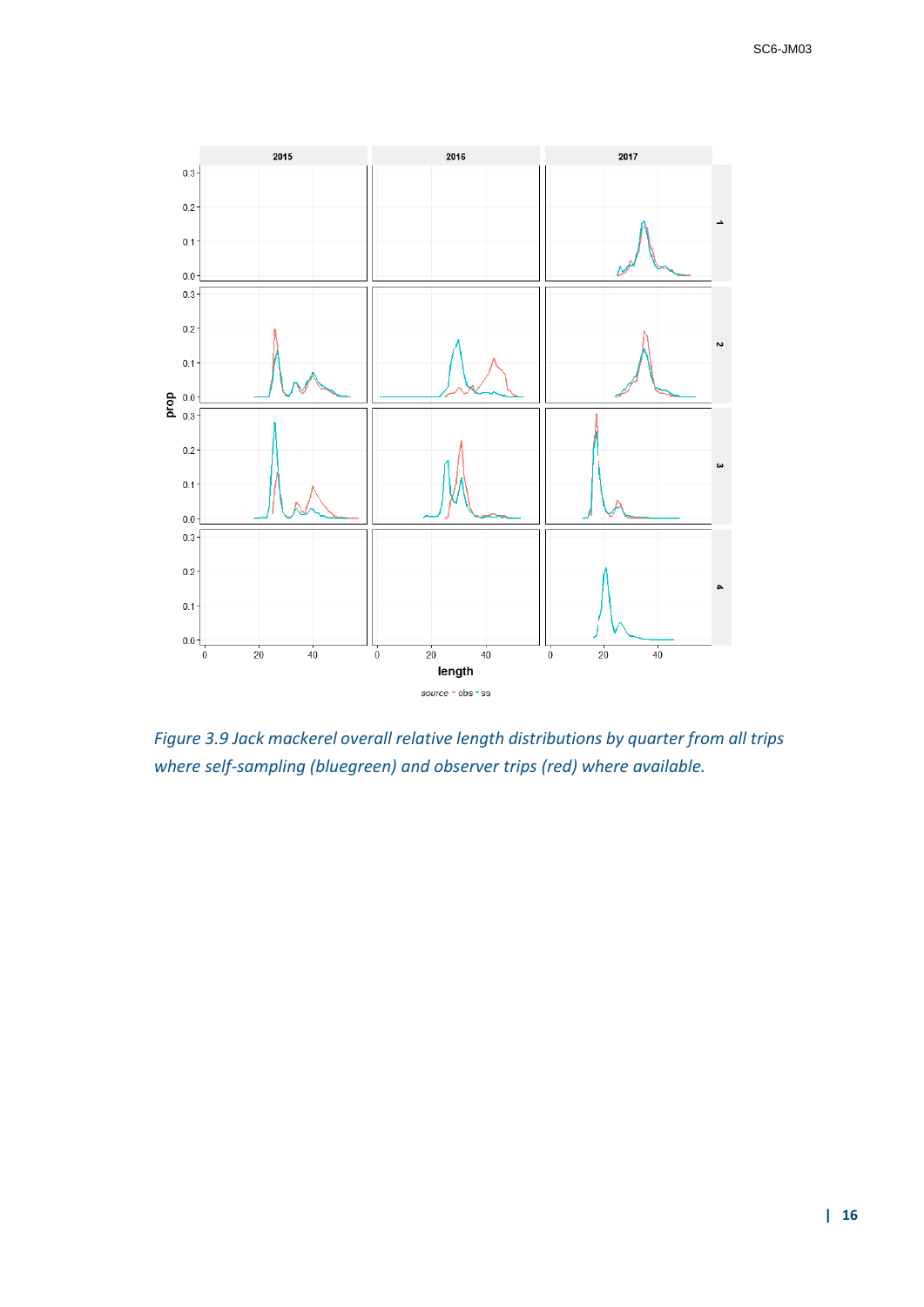

*Figure 3.10 mapping of self-sampling hauls (bluegreen) and observer hauls (red) by year and quarter.*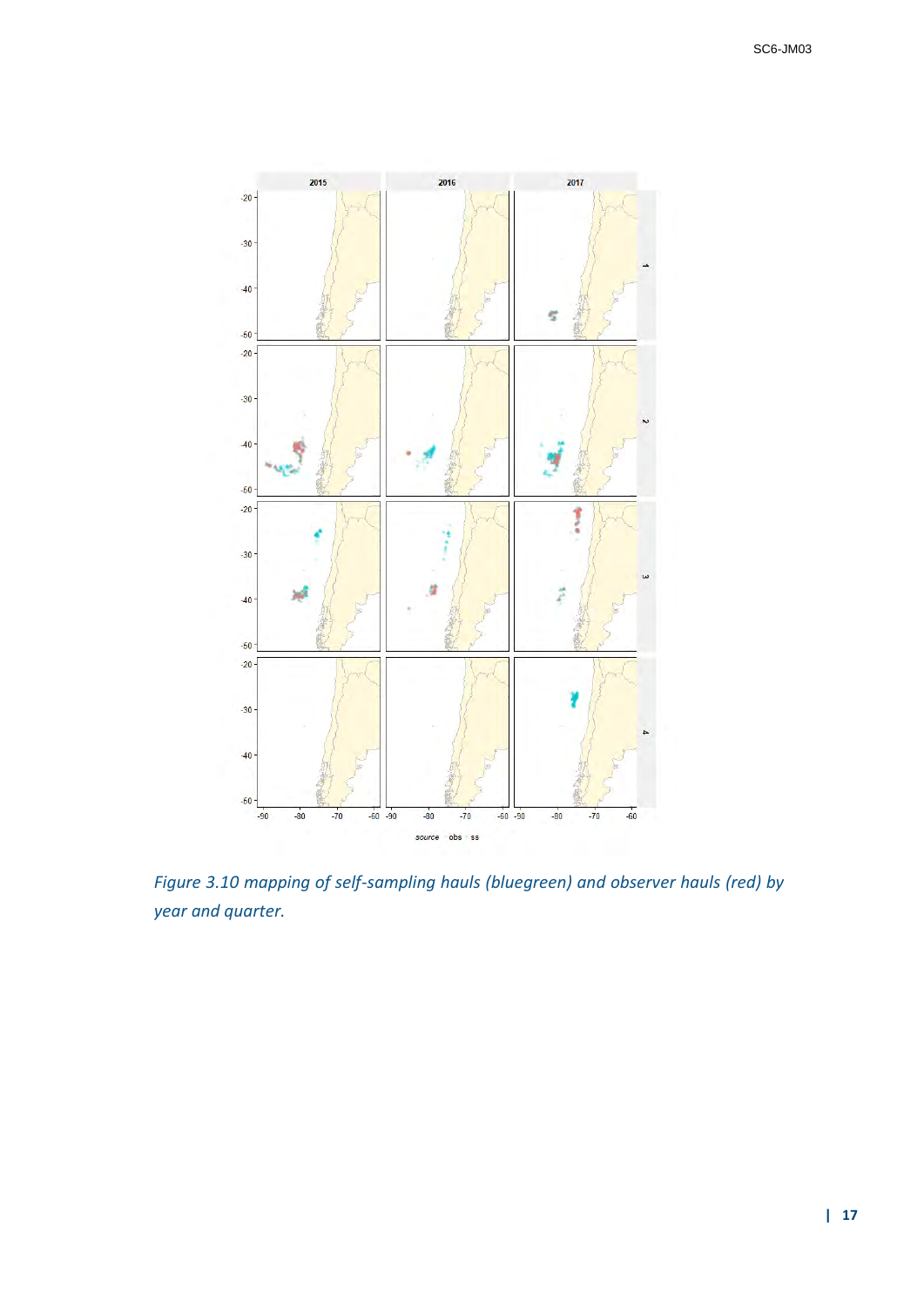#### **Discussion**

The pelagic freezer-trawler fleet (PFA) has been carrying out a self-sampling program on the freezer-trawler fleet since 2015, within the northeast Atlantic, West Africa and the South Pacific. In the fishery for jack mackerel in the South Pacific, the PFA self-sampling program has been carried out on all trips. The scientific observer program in that for that fishery is targeted to cover at least 10% of the effort. Over the years 2015-2017 the analysis has shown that around 35% of the catch has been covered by scientific observers. Over these years, 8 trips were covered by both selfsampling and scientific observes.

While working with the data from the self-sampling and from the observer trips, we found that there were a large number of small issues with the consistency of the data. This was largely due to three reasons: 1) the absence of vessel, trip and haul identifiers in the SPRFMO observer database, 2) an apparent lack of consistency checking in the database (e.g. haul dates being prior to the shoot dates), difficulties in the time conversions (according to the protocols, time should be reported in UTC, but this has not always been the case in the self-sampling program). Due to these inconsistencies it has not been possible to create an exact one-on-one match between hauls in the self-sampling and observer program, although we could get very close. We reccoment to include vessel, trip and haul identifiers in the SPRFMO database and to include timezone in the self-sampling template.

The PFA self-sampling program has been initiated in 2015 while the observer program has been carried out for many more years already. Because this was the first time that self-sampling has been applied in this fleet, there was a learning process involved in finding out the best way to measure and record the relevant parameters on board of the vessel. This has also meant that the method of measurement has developed over time which in turn generated challenges for the methods of raising. Initally the sampling was carried out by 'batch' (i.e. a production unit of a certain species and size and quality). By also recording the share of batches within a haul, it has been possible to redistribute the length measurements by batch to length estimates per haul. During the later years of the self-sampling program, this approach has been abandoned, and the sampling was simply carrid out by haul. One of the immediate and very important consequences of the comparison between self-sampling and the observer program has been to critically review the data storage and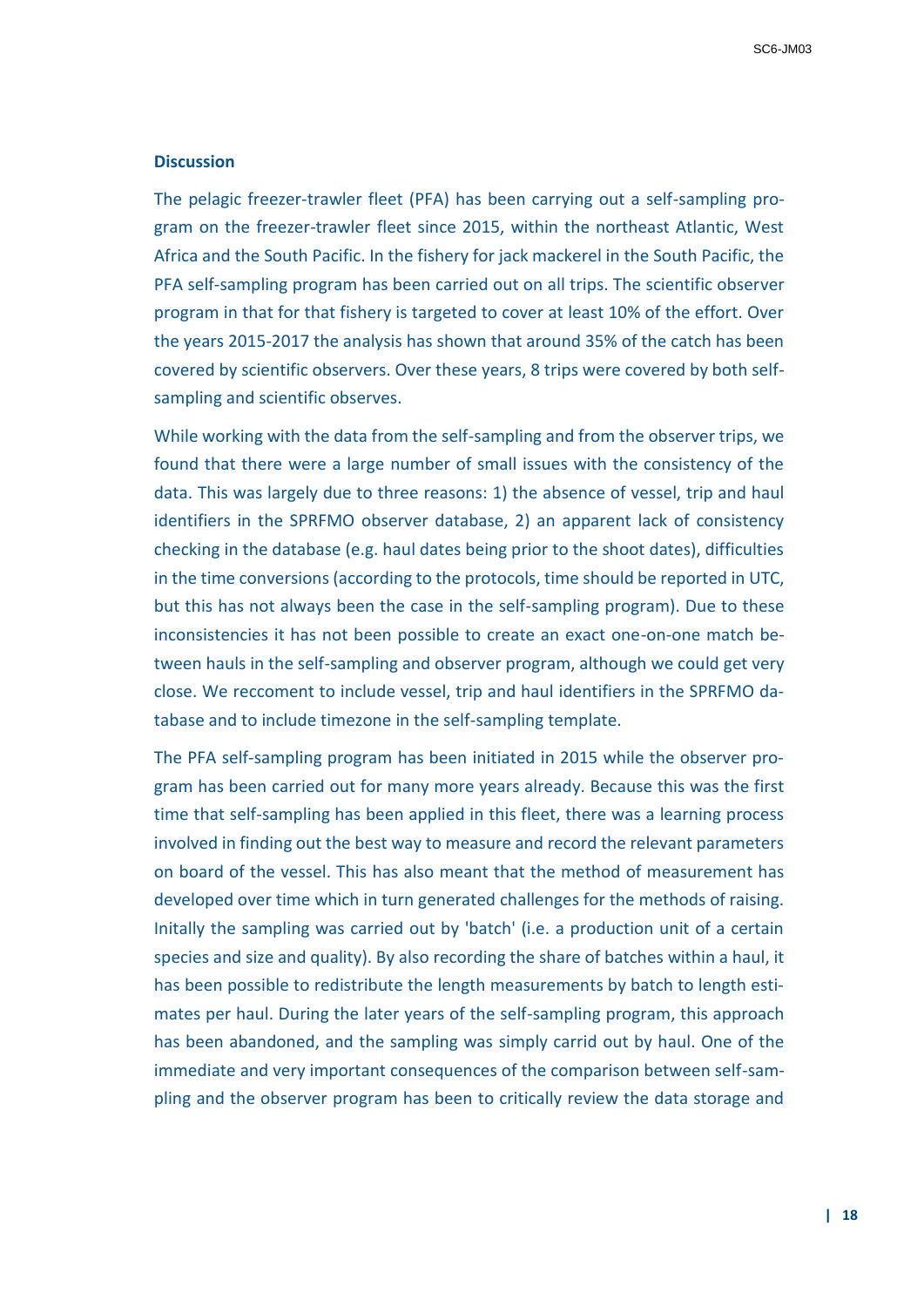raising methods employed for the self-sampling program. Several (small) errors have been removed from the code because of the comparisons that could be carried out.

The overal number of length measurements between the self-sampling and observer trips is comparable, but self-sampling samples fewer fish per trip but more (all) trips while the observer program measures more fish but on fewer trips. Comparisons of the cumulative catch per trip show close correspondence between the two sampling programs, as does the species compositions.

Length compositions per sampled trips and hauls are generally comparable. However, during three out of the eight trips, differences were observed in the overall length compositions. They have been further investigated and were shown to derive from either problems in the sampling method employed by one of the scientific observers or by the lower number of measurements in the self-sampling program. For the design of the self-sampling program, this means that when not all hauls will be sampled, that the hauls that are sampled would require a larger sample size (e.g. 50 kg).

A comparison of the overall length compositions by year derived from all self-sampled trips or derived from the raised observer trips, demonstrates that the self-sampling covers a wider part of the fishery (season, area) which explains some of the differences between the two data sources. Thus self-sampling provides a substantial improvement in the coverage of the fishery and thereby a more realistic length composition to be used in the assessment of jack mackerel. The combination of selfsampling and observer trips allows for quality control of both programs while being able to assure a wide coverage of the fishing season.

Of course it should be recognized that scientific observers have a wider objective than the self-sampling program by also focussing on potential bycatch of birds and seamammals or other protected species. While the self-sampling program appears to provide useable and validated data on the composition of the commercial catches, it is unlikely, in the near future, to provide such information on bycatches of protected species. That is therefore an important element of the scientific observer program.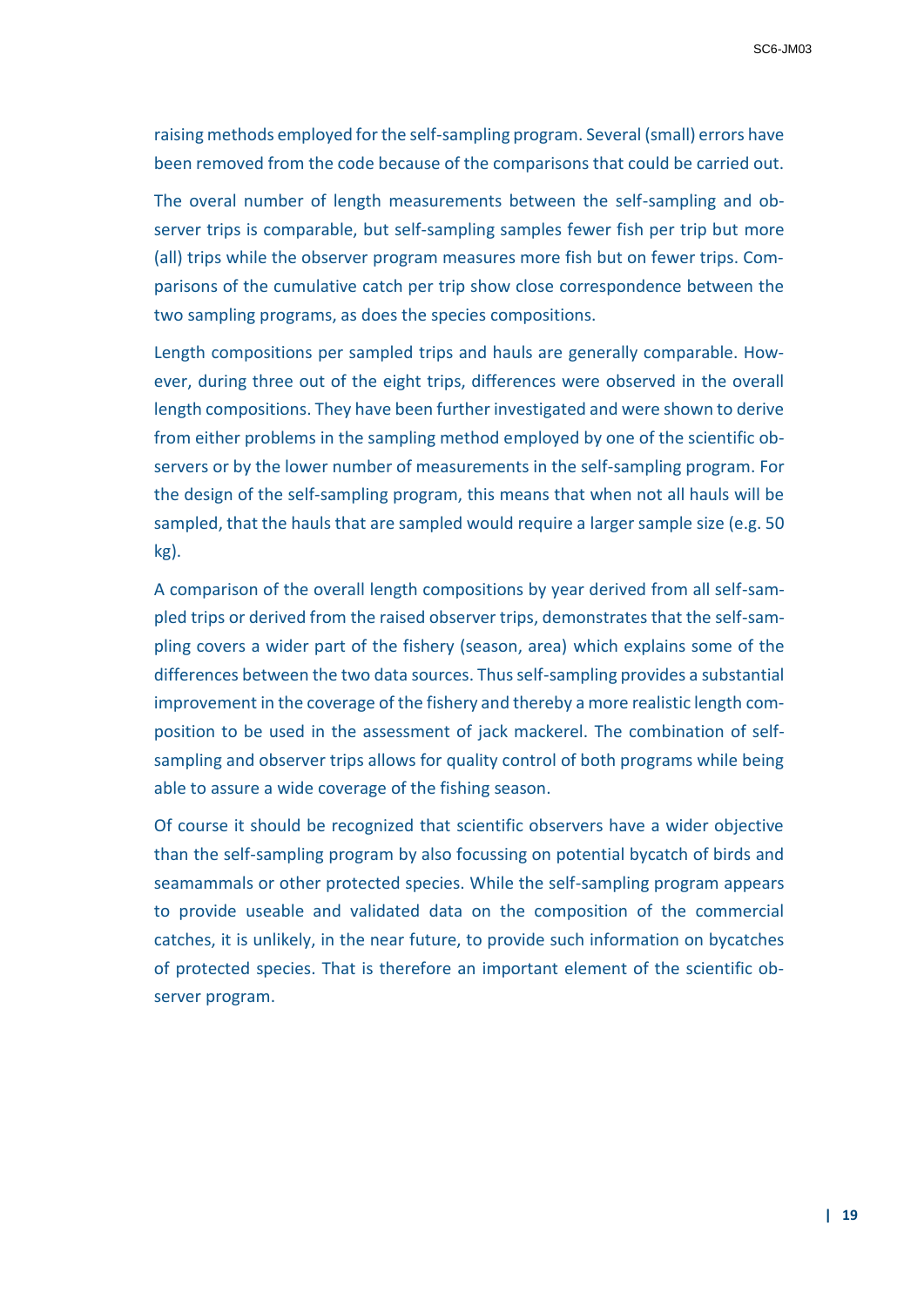# **4 Acknowledgements**

We would like to acknowedge the crews of the PFA vessels and the scientific observers who have been on board of the vessels. We would like to thank the coordinators of the scientfic observer program for allowing acces to the observer data for this analysis.